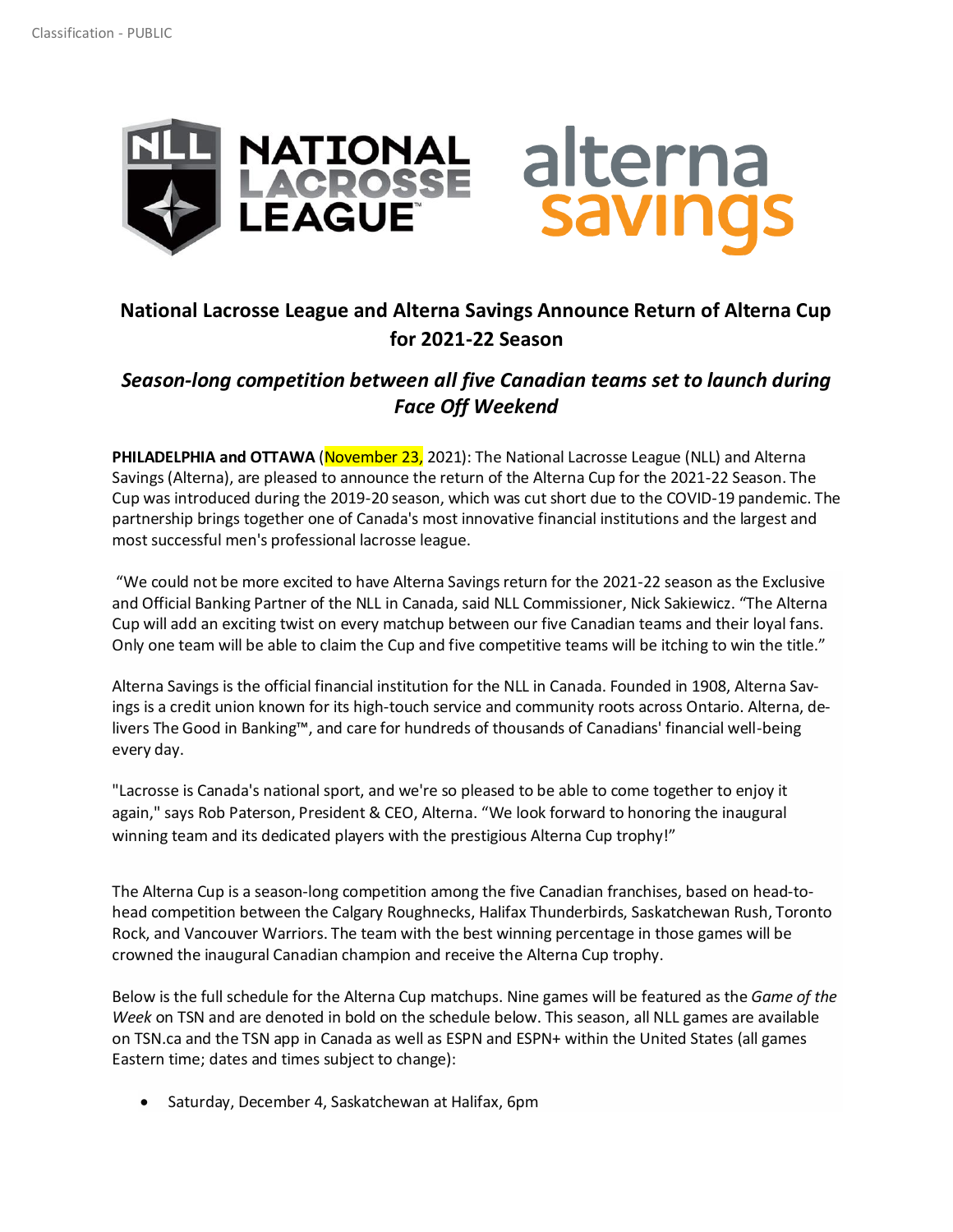- Friday, December 10, Toronto at Halifax, 6pm
- **Saturday, December 11, Calgary at Saskatchewan, 8:30pm**
- **Friday, December 17, Saskatchewan at Vancouver, 10:30pm**
- **Thursday, December 30, Halifax at Calgary, 9:30pm**
- **Saturday, January 15, Halifax at Toronto, 7pm**
- **Saturday, January 22, Vancouver at Calgary, 9:30pm**
- Saturday, February 12, Saskatchewan at Vancouver, 10pm
- **Saturday, March 5, Vancouver at Halifax, 6pm**
- Saturday, March 12, Toronto at Vancouver, 10pm
- Thursday, March 17, Saskatchewan at Calgary, 9pm
- Saturday, March 26, Calgary at Saskatchewan, 9:30pm
- **Friday, April 1, Vancouver at Calgary, 9pm**
- **Saturday, April 9, Vancouver at Saskatchewan, 9:30**
- **Saturday, April 16, Halifax at Toronto, 7pm**
- Saturday, April 16, Calgary at Vancouver, 10pm

For the most up-to-date information and breaking news, sign up for the NLL newsletter at NLL.com. You can also follow Deputy Commissioner Jessica Berman and Commissioner Sakiewicz on Twitter @JessicaBerman1 and @NLLcommish, respectively.

## **About the National Lacrosse League**

The National Lacrosse League (NLL) is North America's premier professional lacrosse league. Founded in 1986, the NLL ranks third in average attendance for pro indoor sports worldwide, behind only the NHL and NBA. The League is comprised of 15 franchises across the United States and Canada: Albany FireWolves, Buffalo Bandits, Calgary Roughnecks, Colorado Mammoth, Georgia Swarm, Halifax Thunderbirds, Las Vegas NLL, New York Riptide, Panther City Lacrosse Club (TX), Philadelphia Wings, Rochester Knighthawks, San Diego Seals, Saskatchewan Rush, Toronto Rock, and Vancouver Warriors.

For more information, visit NLL.com and find @NLL on Facebook, Instagram and Twitter. For more information visit [NLL.com.](http://www.nll.com/)

## **About Alterna**

Alterna Savings and Credit Union Limited (Alterna) has been the good in banking™ for 113 years and, based on assets under management, is one of Canada's Top 10 credit unions (CCUA, 2021). Alterna is made up of Alterna Savings and Credit Union Limited and its wholly-owned subsidiary, Alterna Bank. Together, we have \$10 billion in assets under management.

As the first full-service, member-owned co-operative financial institution outside Quebec, Alterna Savings shares its expertise with more than 185,000 members through a network of 35 branches across Ontario, that includes partner Peterborough Community Savings; as well as call centre and digital channels. Members and customers also benefit from an industry-leading online brokerage, investment management services, and have access to over 43,000 surcharge-free ATMs in North America with THE EX-CHANGE Network in Canada and the Allpoint Network in the US.